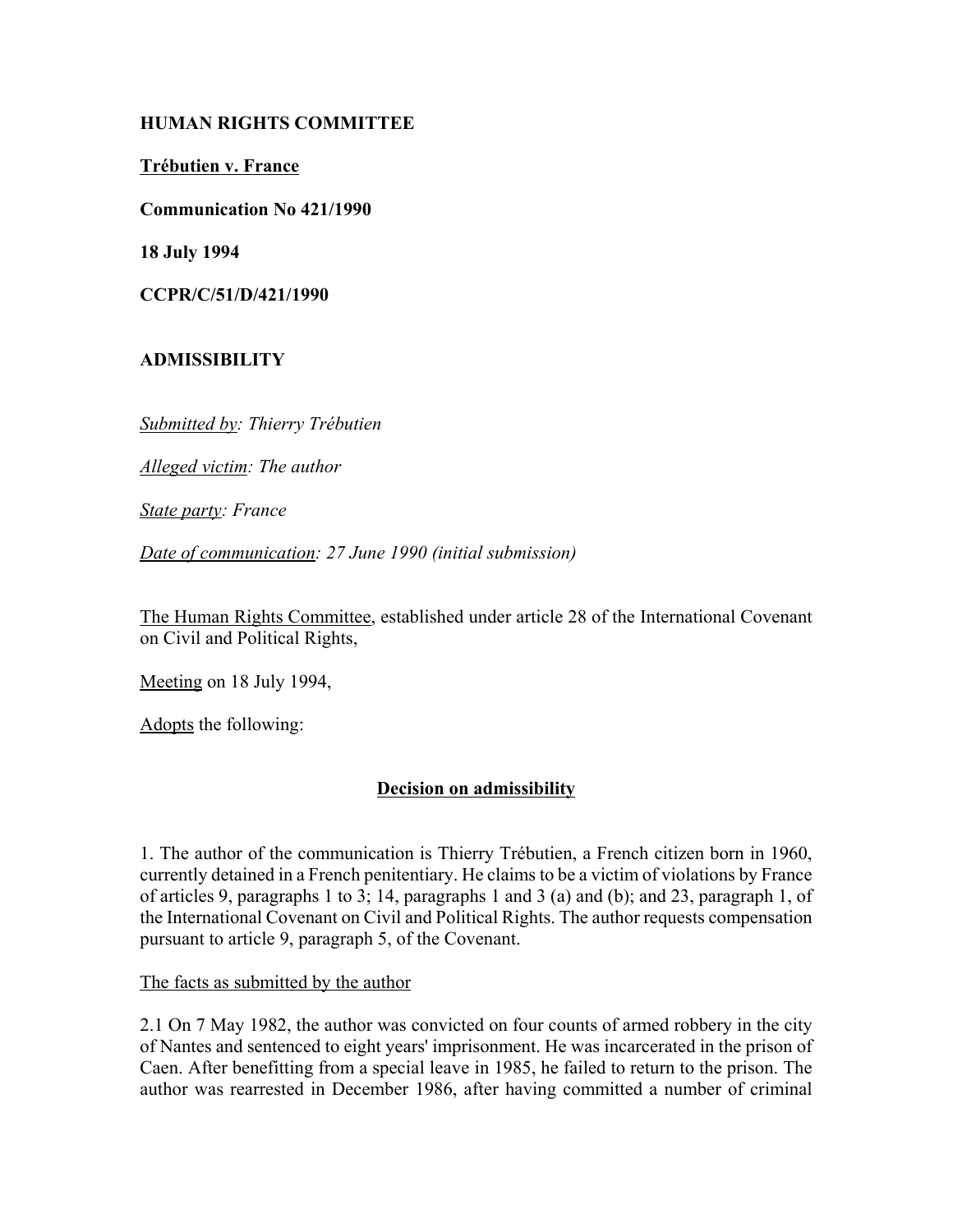offences, including armed robbery. On 28 February 1988, he managed to escape again, this time from the prison of Cherbourg, and allegedly committed another series of offences, mainly armed robberies (including bank robberies), together with two accomplices. In the course of a bank robbery committed on 22 March 1988 at Saint-Fargeau-Ponthierry (Seine et Marne), a bank cashier was seriously injured by a gunshot, which the author was alleged to have fired. Two other cases involved, on 25 March and 19 and 20 April 1988, the taking of a total of five hostages.

2.2 The author and his accomplices then fled to Portugal. On 22 June 1988, they were arrested in Porto. A warrant for the author's arrest was issued by the examining magistrate of the tribunal of Fontainebleau on 23 June 1988. On 28 June 1988, the Court of Appeal of Evora, Portugal, ordered his extradition; he was extradited to France on 11 July 1988.

2.3 Upon his arrival in France, the author and his accomplices were charged with armed robbery under aggravating circumstances, illegal arrest and detention of individuals, taking of hostages, fraud and theft by the examining magistrate of the tribunal of Fontainebleau, and placed under detention.

2.4 On 19 September 1989, the author was convicted on another charge of armed robbery by the Court of Assizes of the Manche region (Cour d'assises de la Manche) and sentenced to 12 years' imprisonment. The Court of Cassation (Cour de cassation) in Paris dismissed the appeal related to this conviction on 17 January 1990. On 6 November 1989, the Court of Appeal of Caen (Normandy) sentenced the author to two years' imprisonment for the escape from prison on 28 February 1988. On 8 February 1990, the Court of Cassation dismissed the appeal filed against this sentence. On 11 July 1990, the Criminal Chamber of the Court of Appeal of Caen referred the author's case, on the charges brought in relation to the offences committed on 28 February 1988, to the Court of Assizes of the Manche region. An appeal against this decision was rejected by the Court of Cassation on 6 November 1990. This case against the author was heard in early March 1991 and led to a sentence of eight years' imprisonment, pronounced by the Court of Assizes of the Manche region on 15 March 1991. Appeal against conviction and sentence was dismissed by the Court of Cassation on 4 December 1991.

2.5 With regard to the preliminary investigation of the charges brought against Thierry Trébutien on 11 July, the examining magistrate suspended the permits for visits by the author's family on 3 November 1988; he reinstated them for the author's sister and mother on 7 March 1989, but not for his brothers or his female companion. The author is said to have been heard the last time by the examining magistrate of 7 April 1990 or when he appeared on 9 July 1990 before the presiding judge of the Fontainebleau court of major jurisdiction acting as examining magistrate, prior to the one-year extension of the author's pre-trial detention.

2.6 On 25 April 1990, the examining magistrate issued an order transmitting the papers relating to the case to the government procurator for a ruling. On 7 June 1990, the procurator requested further information. In addition, on dates which have not been specified, the examining magistrate issued several rogatory commissions. On 14 March 1991, the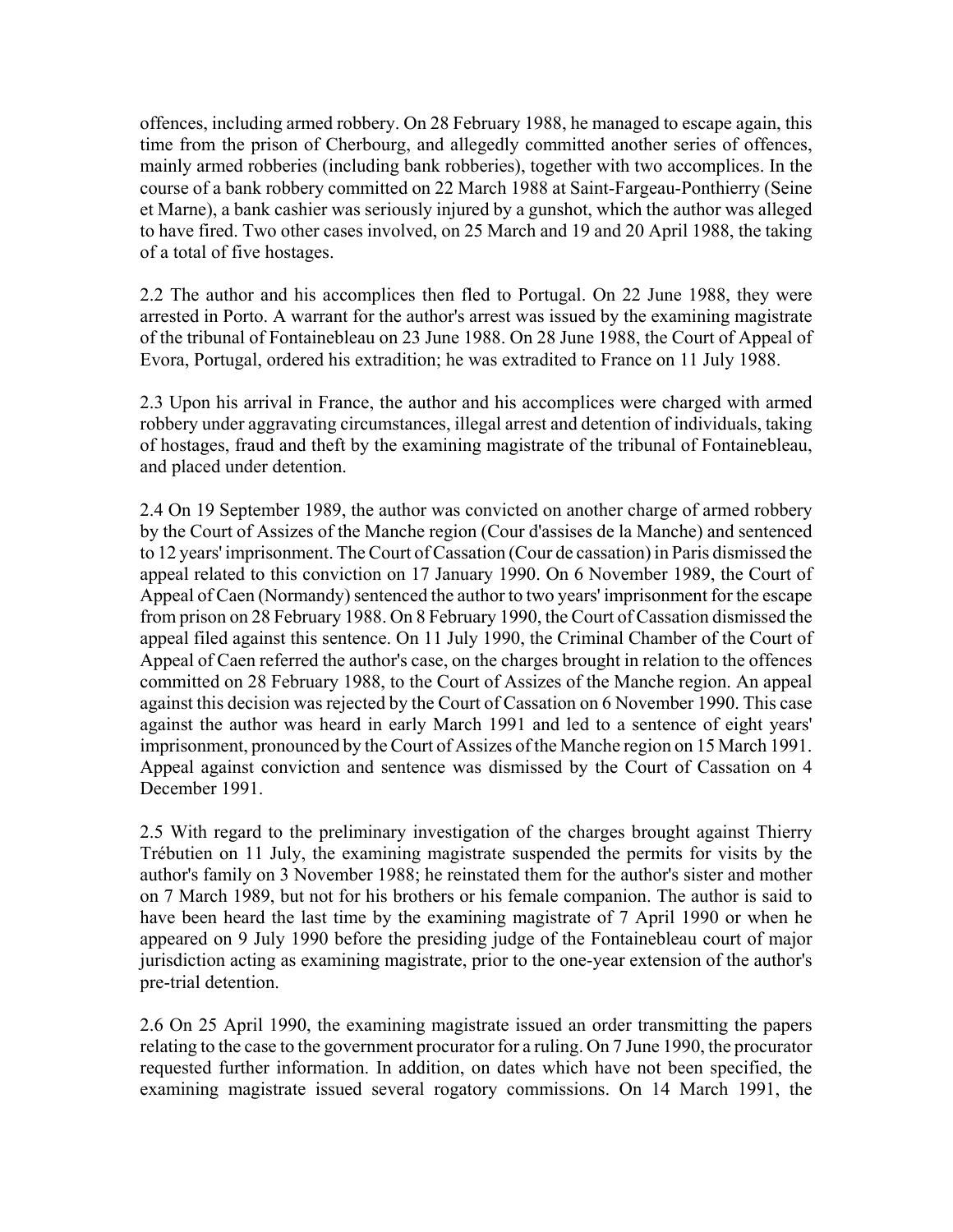examining magistrate issued another order transmitting the papers relating to the case to the procurator, who handed down a definitive indictment on 29 January 1991. The examining magistrate closed the investigation by an order dated 14 March 1991; and by a decision dated 13 May 1991, the indictment division of the Court of Appeal of Paris referred to the Court of Assizes of Seine et Marne.

2.7 The author lodged an appeal against the referral decision, which was rejected by the Court of Cassation on 17 September 1991. Although the author received legal assistance, it appears that the barrister appointed by the court did not file a statement. Mr. Trébutien filed a statement on his own behalf. On 8 October 1991, the Court of Assizes of Seine et Marne sentenced the author to 8 years' imprisonment for the crimes committed on 25 March and 19 and 20 April 1988.

2.8 Throughout his pre-trial detention, Mr. Trébutien filed several applications for release. One was rejected by the examining magistrate on 14 August 1990, which decision was confirmed by the indictment division on 30 August 1990. Under a judgement dated 18 December 1990, the Court of Cassation reversed that ruling on the grounds that the division had not responded to all the applications filed by the author and referred the case to the same indictment division composed of different members, which, under an order dated 7 May 1991, confirmed the rejection of the application for release. The Court of Cassation dismissed the appeal. In an order dated 21 and 24 August 1990, the examining magistrate rejected two other applications for release filed by the author. On appeal, the indictment division of the Court of Appeal of Paris confirmed those rejection orders on 12 September 1990.

2.9 In a judgement dated 4 January 1991, the Court of Cassation reversed that ruling and referred the case to the same indictment division composed of different members. On 28 February 1991, the division confirmed the orders rejecting the applications for release, referring in particular to the renewed danger of escape, the author's lengthy judicial record and the gravity of the punishment incurred. The author filed a further appeal, and the Court of Cassation, in a judgment dated 11 June 1991, reversed the ruling on the grounds of a violation of the rights of the defence and referred the case to the indictment division of the Court of Appeal of Versailles. On 5 November 1991, that division ordered the author's release on the grounds that he had already served, for other acts, a definitive term of imprisonment. The author filed a further appeal for judicial review, referring to the length of time taken by the judicial authorities to rule on his applications. The Court of Cassation declared that appeal inadmissible in a judgement dated 2 March 1992 by reason of the fact that the decision in question did not constitute grounds for a complaint on his part.

2.10 Another application for release was rejected by the examining magistrate on 28 December 1990. On 17 January 1991, the indictment division confirmed the rejection, emphasizing in particular the danger that the author might escape. The Court of Cassation dismissed the appeal on 23 April 1991. A further application for release was submitted directly to the indictment division of the Court of Appeal of Paris, which, on 24 July 1991, ordered his release on grounds that Mr. Trébutien had already served a sentence of a definitive term of imprisonment. The author lodged other applications for release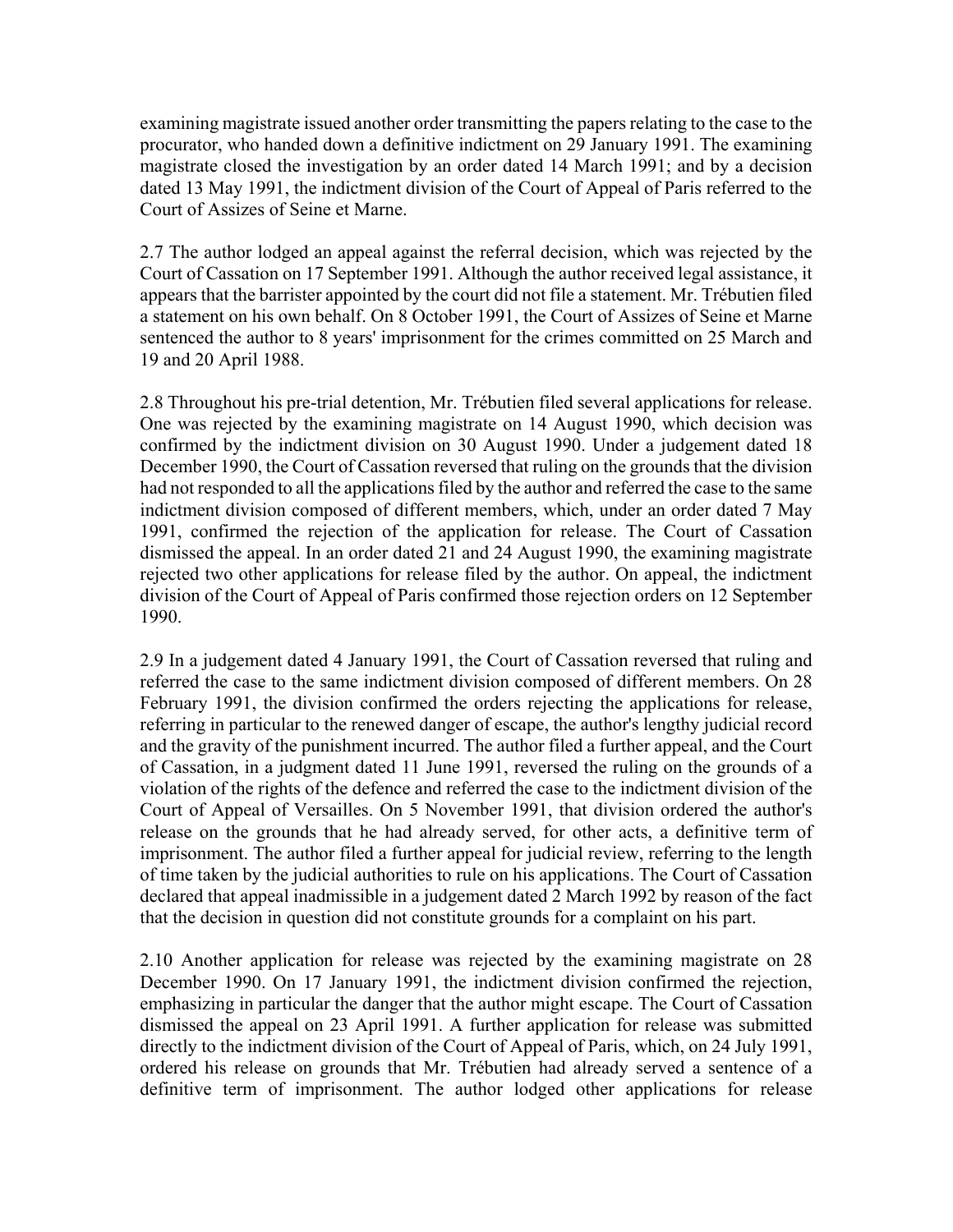subsequently, but the file does not provide further details.

2.11 The author points to irregularities said to have occurred in connection with the numerous judicial proceedings against him. In particular, he contends that the French judicial authorities did not seek to ascertain from him the circumstances of his extradition to France and his confinement at the prison of Fleury-Mérogis. He observes that under sections 132 and 133 of the French Code of Criminal Procedure (Code de procédure pénale), the Examining Magistrate was obliged to question him about these events within 24 hours. He thus concludes that he was held arbitrarily and that he should have been released, pursuant to sections 125 and 126 of the Code.

2.12 The author also points out that when he appeared before the Court on 19 September 1989, he had been in detention for one year, two months and eight days, a period during which he was not questioned and was not provided with a court-appointed legal representative. When counsel was finally appointed, the President of the Court allegedly withheld the necessary court documents for consultation and preparation of the defence. According to the author, because of this situation, the pleadings of counsel before the court lasted no more than a few minutes.

2.13 The author notes that between 1991 and 1993, he has been transferred from prison to prison, including to the prison of St. Maur. After a spectacular escape of some prisoners from the prison of St. Maur in June 1993, the prison authorities requested that the author be placed in isolation detention, because of "strong indications that he was preparing his own escape". The author claims that he had nothing to do with the escape of June 1993 and that he is now being arbitrarily transferred from one prison to another.

2.14 On 7 March 1990, the author filed a first complaint with the European Commission of Human Rights. It was based on an alleged violation of article 5, paragraph 1, of the European Convention for the Protection of Human Rights and Fundamental Freedoms, registered as case No. 17215/90, and declared inadmissible on 5 December 1990 as manifestly ill-founded. On 11 October 1991, the author filed a second complaint with the European Commission. This complaint was registered before the Commission as case No. 19228/91. On 14 October 1992, the Commission declared the case inadmissible, invoking different grounds. Concerning irregularities in the extradition proceedings, it found the complaint inadmissible ratione personae in the sense of article 27, paragraph 2, of the Convention. Concerning the denial of visits from family members in prison, it concluded that domestic remedies had not been exhausted. Finally, the complaints about inadequate legal representation, violations of the principle of equality of arms and undue prolongation of the judicial proceedings, were dismissed as "manifestly ill-founded" within the meaning of article 27, paragraph 2, of the European Convention. The author then introduced a third complaint with the Commission which was registered as case No. 21476/93 and declared inadmissible on 14 October 1993 on the ground that the facts were substantially the same as those that had been at the basis of the Commission's earlier decision of 14 October 1992.

### The complaint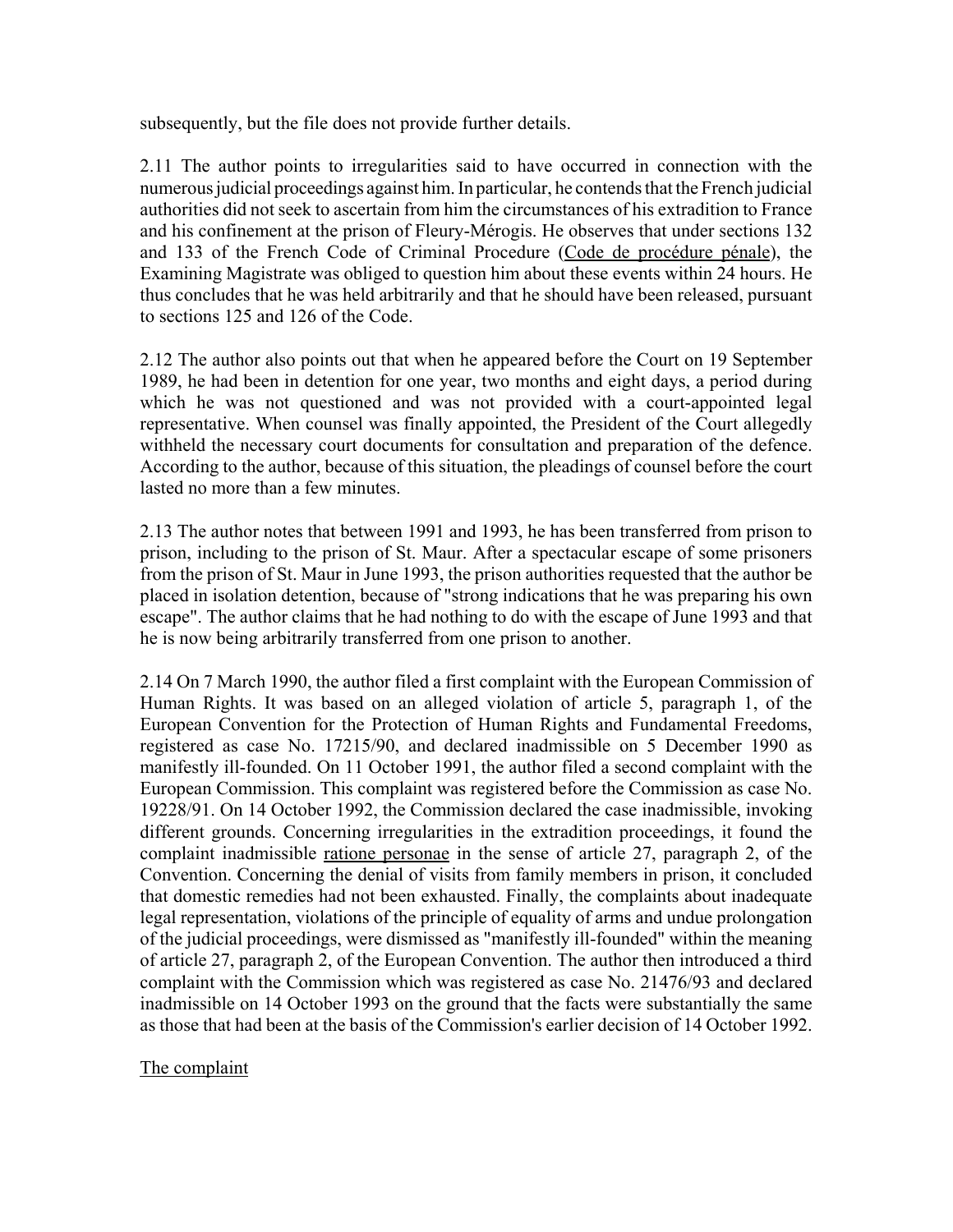3.1 It is alleged that the facts as described above reveal violations of articles 9, paragraphs 1 to 3; 14, paragraphs 1 and 3(a) and (b); and 23, paragraph 1, of the Covenant.

3.2 In particular, Mr. TrÈbutien submits that his detention between 11 July 1988 and September 1989 was arbitrary, as the charges on which he was convicted on 19 September 1989 had not been notified to him and were not those on which he was extradited from Portugal or on which the Portuguese authorities had accepted his extradition. a/

3.3 The author complains in particular about irregularities committed in the proceedings leading to his conviction of 15 March 1991. In this context, he accuses several of the judges in the indictment chamber of the Court of Appeal of Caen and on the Court of Cassation, alleging that they forged judicial documents, including the decisions of 10 July and 6 November 1990 ("... se sont rendus coupables de faux en écriture publique, sur des actes judiciaires").

3.4 The author complains further that he was denied the right to receive visits in prison from members of his family, in violation of article 23, paragraph 1, of the Covenant.

3.5 Finally, the author complains that the judicial proceedings against him have been unduly prolonged.

### The State party's information and observations and the author's comments thereon

4.1 In its submission under rule 91 of the rules of procedure, the State party contends that the communication is inadmissible, on the basis of articles 5, paragraph  $2(a)$ ; 3; and 1 of the Optional Protocol.

4.2 The State party recalls that the author had submitted three complaints to the European Commission, all of which were declared inadmissible. In this context, the State party argues that the French reservation to article 5, paragraph 2(a), of the Protocol, which excludes the competence of the Committee if the same matter has already been examined by another instance of international investigation or settlement, applies to the present case. It is submitted that as the European Commission declared inadmissible the author's complaint based on alleged violations of article 5, paragraph 1, of the European Convention (case No. 17215/90), and the author's claims before the Committee relate primarily to article 9 of the Covenant, the Committee is seized of the "same matter" as was the European Commission. The State party does not specify, however, whether this argumentation extends to the other two complaints considered and dismissed by the European Commission of Human Rights.

4.3 The State party further contends that as the author complains about the alleged irregularity of the proceedings linked to his extradition from Portugal, his communication should be deemed inadmissible as incompatible with the provisions of the Covenant, pursuant to article 3 of the Optional Protocol, as extradition as such is outside the scope of application of the Covenant.

4.4 Subsidiarily, the State party contends that the author does not qualify as a victim within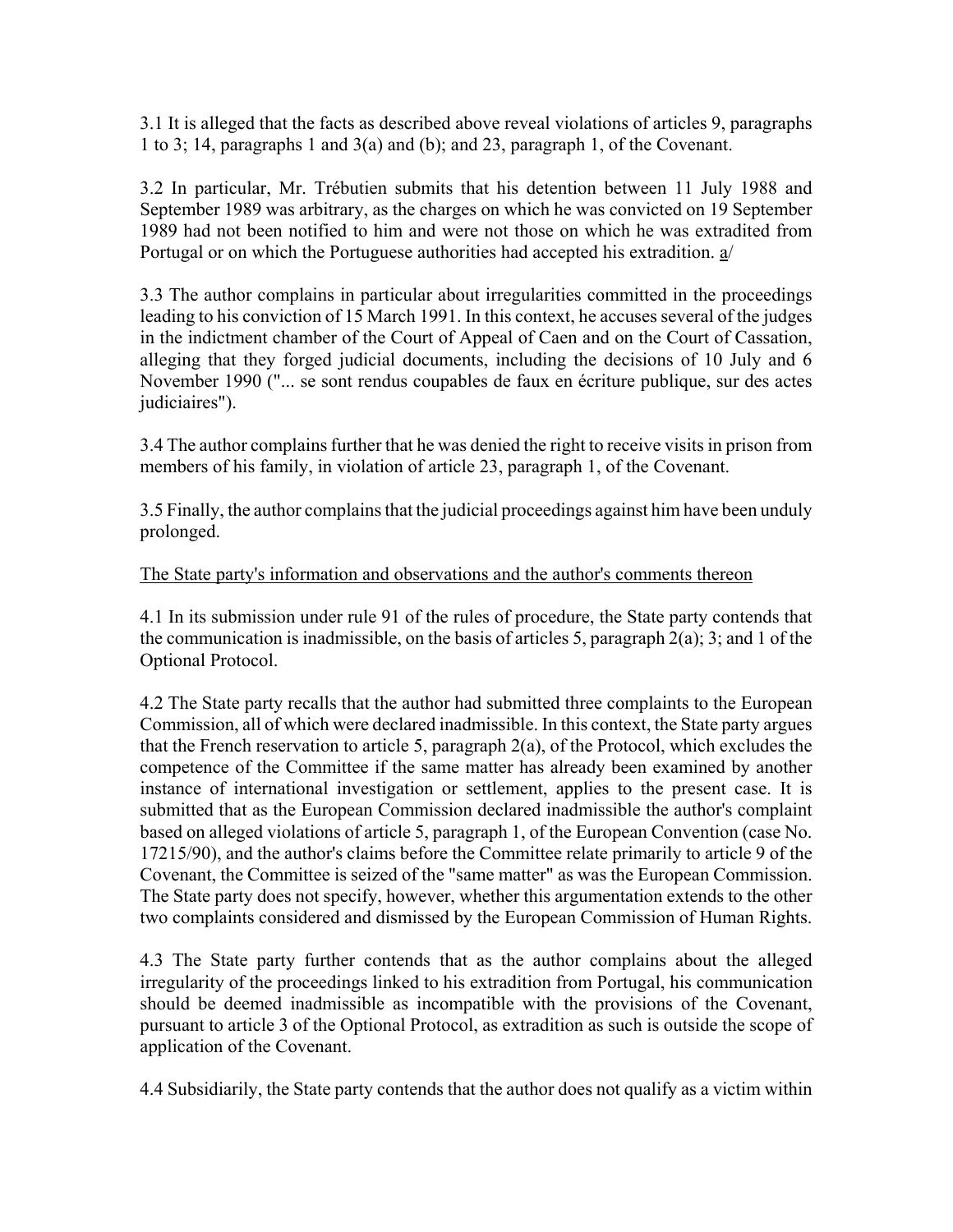the meaning of article 1 of the Protocol. In this regard, it explains that if there were irregularities in the proceedings before the various French tribunals linked to a misinterpretation of the extradition order, these irregularities were corrected in February 1990, June 1990 and February 1991, respectively. As a result, it is submitted that since the latter date, the author has had no reason to complain about violations of his rights under the Covenant in the context of the extradition process.

4.5 Finally, the State party contends that as far as the author's complaint about the judgement of the Cour d'assises de la Manche of 19 September 1989 is concerned, available domestic remedies have not been exhausted, on the basis that the author failed to substantiate his grounds of appeal before the Court of Cassation.

5.1 In his comments, the author dismisses the State party's arguments and considers that his communication should be deemed admissible at least inasmuch as his claims under articles 9, paragraphs 3 and 4, and 14, paragraphs 1 and 3(a), are concerned.

5.2 In this context, the author submits that his complaints to the European Commission in fact differ significantly from those submitted to the Human Rights Committee. He notes that his third complaint to the European Commission (case No. 21476/93) concerned exclusively a request, filed with the Court of Appeal of Paris, that the prison terms imposed on him on 15 March and 8 October 1991 respectively, should run concurrently ("requête en confusion de peine"). The Court of Appeal had rejected this request on 30 June 1992, in Mr. Trébutien's opinion unjustifiably so. Mr. Trébutien notes that the terms of the European Commission's decision of 14 October 1993 refer specifically to the Commission's previous decision of 14 October 1992 on case No. 19228/91; he contends that this (second) case had only related to the proceedings leading to his conviction of 8 October 1991 by the Court of Assizes of Seine et Marne.

5.3 The author further explains that his initial complaint to the European Commission (case No. 17215/90) concerned his conviction for escape from prison by the Court of Appeal of Caen (6 November 1989) as well as his conviction of 19 September 1989 by the Cour d'assises de la Manche. In respect of both convictions, he had invoked violations of article 5 (1) of the European Convention, that is, the alleged arbitrariness of his detention on account of the non-observance of certain procedural requirements in the extradition proceedings. He contends that case No. 17215/90 in no way concerned his conviction to eight years' imprisonment pronounced by the Cour d'assises de la Manche on 15 March 1991 for his escape from prison, and that the alleged irregularities leading to this conviction are at the basis of his "supplementary" communications of 27 January 1992 to the Human Rights Committee.

5.4 The author concludes that if the Committee is seized of the same matter as the European Commission, it is only in respect of the alleged arbitrariness of his detention from July 1988 to September 1989, that is, only in respect of allegations that could be subsumed under article 9, paragraph 1, of the Covenant. He submits that his other claims under articles 9, paragraphs 3 and 4, and 14, paragraphs 1 and 3 (a), do not constitute the same matter, as they were not examined, as such, by the European Commission of Human Rights.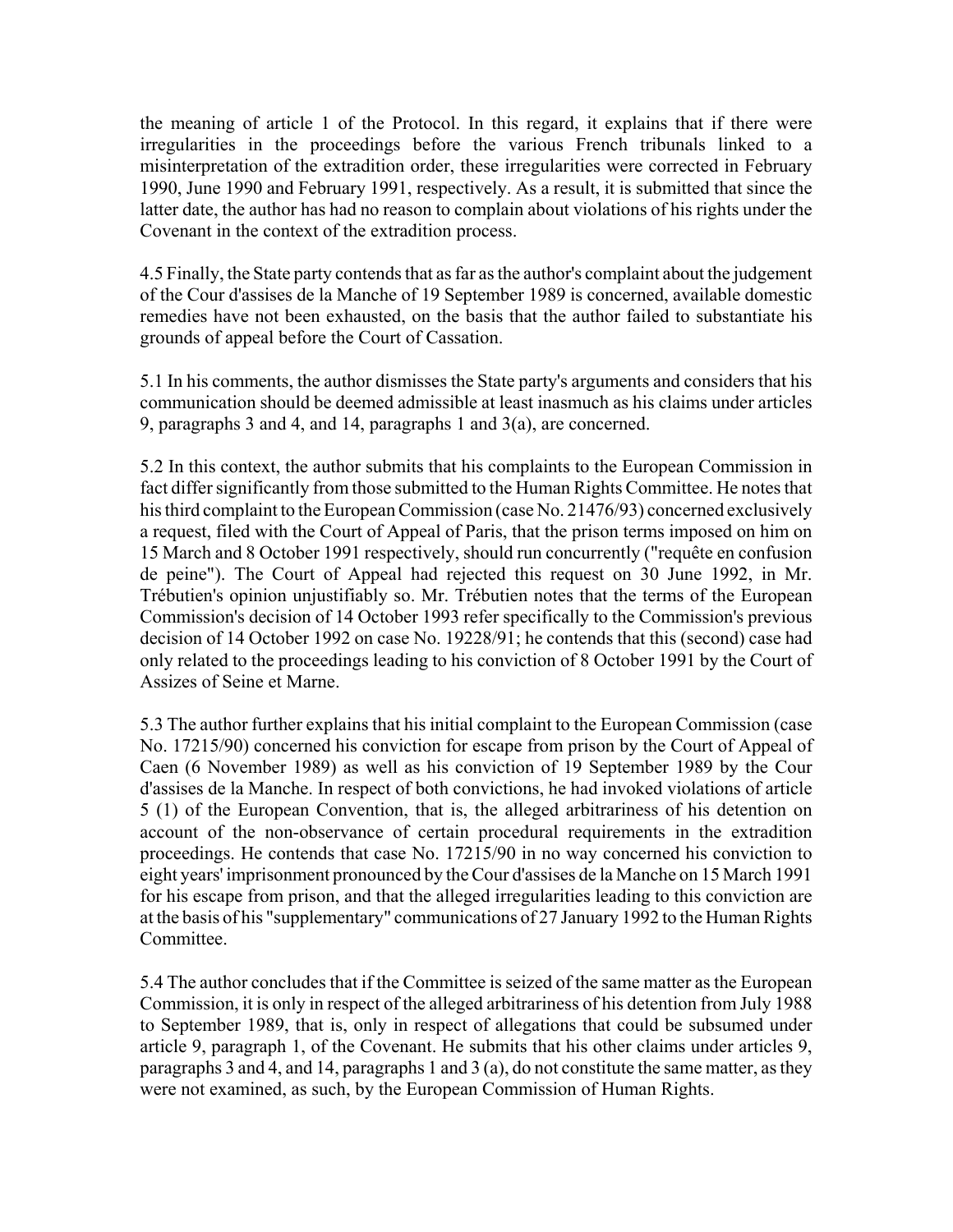### Issues and proceedings before the Committee

6.1 Before considering any claims contained in a communication, the Human Rights Committee must, in accordance with rule 87 of its rules of procedure, decide whether or not it is admissible under the Optional Protocol to the Covenant.

6.2 The Committee has taken note of the State party's arguments related to article 5, paragraph 2 (a), of the Protocol, as well as of the author's comments thereon. It recalls that in respect of article 5, paragraph 2 (a), of the Optional Protocol, France entered the following reservation upon ratification:

"... the Human Rights Committee shall not have competence to consider a communication from an individual if the same matter is being or has already been considered under another procedure of international investigation" ("... le Comité ... ne sera pas compétent pour examiner une communication émanant d'un particulier si la même question est en cours d'examen ou a déjà été examinée par une autre instance internationale d'enquête ou de règlement").

6.3 The author has argued that since the European Commission of Human Rights did not address all the complaints that have been placed before the Human Rights Committee, it did not consider the same matter within the meaning of article 5, paragraph 2 (a), of the Optional Protocol. The Committee considers that what constitutes the "same matter" within the meaning of article 5, paragraph 2 (a), of the Optional Protocol in the instant case must be understood as referring to the facts and events which were at the basis of the author's complaints to the European Commission of Human Rights.

6.4 Notwithstanding the fact that the author's case was declared inadmissible in respect of all of his claims, albeit on different grounds, under the European Convention for the Protection of Human Rights and Fundamental Freedoms, the case was none the less examined by the European Commission. The Committee has ascertained that the author's complaint before that body is based on the same events and facts as the communication that has been submitted under the Optional Protocol to the Covenant; accordingly, the Committee is seized of the "same matter" as the European Commission of Human Rights, and, in the light of the French reservation to article 5, paragraph 2 (a), of the Optional Protocol, is precluded from considering the author's communication.

7. The Human Rights Committee therefore decides:

(a) That the communication is inadmissible under article 5, paragraph 2 (a), of the Optional Protocol;

(b) That this decision shall be communicated to the State party and the author of the communication.

[Adopted in English, French and Spanish, the English text being the original version.]